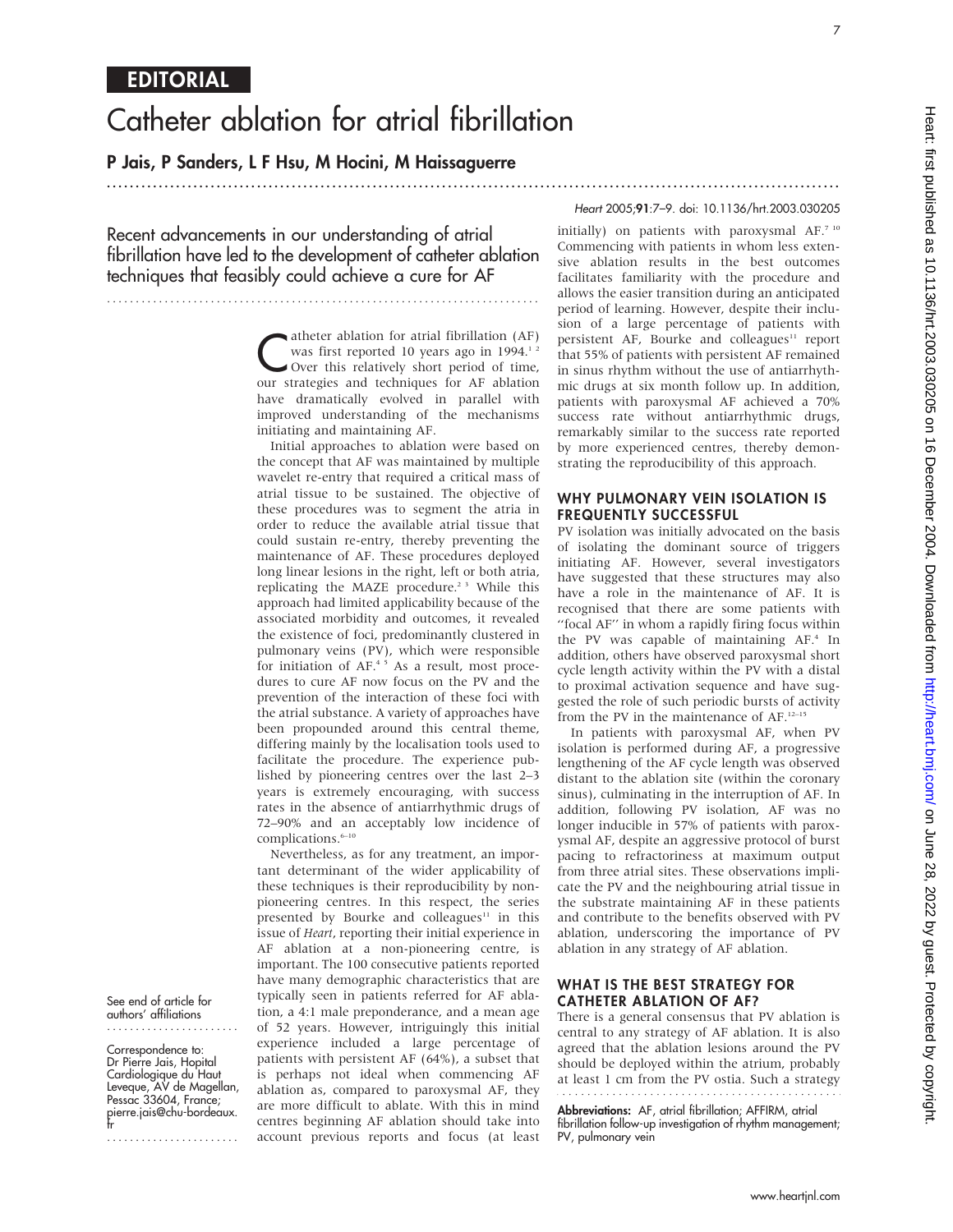has the benefit of including atrial foci at the PV–left atrial junction in the lesion and is very likely to reduce the risk of PV stenosis. A variety of localisation systems (CARTO, LocaLisa, NavX, RPM, EnSite, ICE) can facilitate the deployment of atrial lesions and reduce the procedure duration.<sup>6 7 16</sup> However, none of these systems can offer an absolute guarantee of avoiding ablation within the PV to reduce the risk of stenosis.

More debatable is the need for complete electrical isolation of the PV. The anatomical approach advocated by Pappone and colleagues has provided excellent results in specialised centres but has not been reproducible by all groups.<sup>7 17</sup> Such anatomical ablation is associated with only a 40–50% electrical isolation of the PVs. We strongly believe that complete isolation cannot be worse than incomplete isolation, and that isolation should provide a better long term outcome for our patients—a concept supported historically by the ablation of many other arrhythmias. For example, before the identification of criteria to demonstrate complete bidirectional block in patients undergoing cavotricuspid isthmus ablation for atrial flutter, the recurrence rate was about 30%. After the description and the systematic use of these criteria, the recurrence rate has been reduced to 3%.

However, even with complete PV isolation in patients with paroxysmal AF the procedure is associated with a 62–85% success rate without the use of antiarrhythmic drugs.<sup>9</sup> The obvious question that remains is how to improve the current success rates of this procedure. Further improvements to the outcome will probably need further ablation to modify the atrial substrate. At the present time, the best strategy for substrate modification is unknown.

A variety of limited linear ablation strategies are being combined with PV ablation with improved outcomes. The systematic use of linear lesions in combination with PV ablation has recently been advocated by some groups.<sup>17 18</sup> However, while the results are probably better, there has been no evidence to suggest that every patient with paroxysmal AF would benefit from linear ablation. In addition, linear ablation within the atria is associated with two important risks: (1) an increased procedural risk; and (2) a higher incidence of incisional macroreentry propagating through incomplete linear lesions. The latter complication has been seen in up to 20% of patients in the experience presented by Morady and colleagues at the Boston AF meeting (January 2004) using the anatomical approach without electrophysiological confirmation of conduction block. This strongly argues against a strategy of empirical linear lesions in all patients undergoing AF ablation, underscoring the importance of identifying the subset of patients who would benefit from such a strategy. At our centre, the deployment of linear lesions is restricted to patients with AF resistant to PV isolation, with either persistent or inducible sustained AF after PV isolation. Using this strategy, only 50% of the patients with paroxysmal AF require linear lesions and the overall success rate (without antiarrhythmics) at six months is 91%.

## FUTURE OF CATHETER ABLATION FOR AF

Recently, studies aiming to compare the efficacy of ''rhythm versus rate control'' in patients with AF have suggested that rate control is not inferior to rhythm control.<sup>19 20</sup> However, the results of these studies need to be interpreted in the context of their design; importantly, they were not designed to compare sinus rhythm versus AF but rather two different pharmacological strategies to manage AF. These studies have yet again demonstrated the limited efficacy of antiarrhythmic drugs in maintaining sinus rhythm and showed that pharmacological antiarrhythmic treatment was not superior to rate control. Importantly, these studies do not demonstrate that AF is as safe or as desirable as sinus rhythm.

Interestingly, in a recent presentation of an AFFIRM (atrial fibrillation follow-up investigation of rhythm management) substudy, Epstein and colleagues compared patients who could be maintained in sinus rhythm with those who had persistent AF and demonstrated a mortality risk reduction with the maintenance of sinus rhythm by 47%, while the use of antiarrythmic drugs was associated with a 49% increased risk of death.<sup>21</sup> Although not one of the predefined end points of the study, these results suggest that perhaps sinus rhythm is more desirable than AF and that it may be preferable to achieve this without the use of antiarrhythmic drugs. A recent single centre, non-randomised, observational report of patients undergoing AF ablation has provided further corroborative evidence in this respect, demonstrating improvement and return to baseline community mortality rates following AF ablation.<sup>22</sup> In addition to the mortality benefit associated with AF ablation, accumulating evidence suggests expanding indications for non-pharmacologic strategies to maintain sinus rhythm. While these reports have been non-randomised and observational in design they have demonstrated prevention of prolonged sinus pauses and improvement in the quality of life after ablation to maintain sinus rhythm.

## **CONCLUSION**

The last decade has seen significant developments in our understanding of AF and has led to catheter ablation techniques that have demonstrated the feasibility of achieving cure. As the maintenance of sinus rhythm without the use of antiarrhythmic drugs becomes more achievable in many patients (by many centres) it is likely that the indications for curative ablation of AF will expand. However, the efficacy of such a strategy of maintaining sinus rhythm to reduce the various complications associated with AF needs to be evaluated by clinical trials.

#### Authors' affiliations .....................

P Jais, P Sanders, L F Hsu, M Hocini, M Haissaguerre, Hopital Cardiologique du Haut Leveque, Pessac, France

## REFERENCES

- 1 Haissaguerre M, Gencel L, Fischer B, et al. Successful catheter ablation of atrial fibrillation. J Cardiovasc Electrophysiol 1994;5:1045–52.
- 2 Swartz JF PG, Silvers J, Patten L, et al. A catheter-based curative approach to atrial fibrillation in humans [abstract]. Circulation 1994;90:I335.
- 3 Haissaguerre M, Jais P, Shah DC, et al. Right and left atrial radiofrequency catheter therapy of paroxysmal atrial fibrillation. J Cardiovasc Electrophysiol 1996;7:1132–44.
- 4 Jais P, Haissaguerre M, Shah DC, et al. A focal source of atrial fibrillation treated by discrete radiofrequency ablation. Circulation 1997;95:572–6.
- 5 **Haissaguerre M**, Jais P, Shah DC, *et al.* Spontaneous initiation of atrial<br>fibrillation by ectopic beats originating in the pulmonary veins. N Engl J Mea 1998;339:659–66.
- 6 Marrouche NF, Dresing T, Cole C, et al. Circular mapping and ablation of the pulmonary vein for treatment of atrial fibrillation: impact of different catheter technologies. J Am Coll Cardiol 2002;40:464–74.
- 7 Pappone C, Oreto G, Rosanio S, et al. Atrial electroanatomic remodeling after circumferential radiofrequency pulmonary vein ablation: efficacy of an anatomic approach in a large cohort of patients with atrial fibrillation. Circulation 2001;104:2539–44.
- 8 Chen SA, Tai CT, Hsieh MH, et al. Radiofrequency catheter ablation of atrial fibrillation initiated by spontaneous ectopic beats. Europace 2000;2:99–105.
- 9 Oral H, Knight BP, Ozaydin M, et al. Segmental ostial ablation to isolate the pulmonary veins during atrial fibrillation: feasibility and mechanistic insights.<br>*Circulation* 2002;**106**:1256–62.
- 10 **Oral H**, Knight BP, Tada H, et al. Pulmonary vein isolation for paroxysmal and<br>persistent atrial fibrillation. *Circulation* 2002;**105**:1077–81.<br>11 **Bourke JP**, Dunuwille A, O'Donnell D, *et al.* Pulmonary vein ablatio
- idiopathic atrial fibrillation: six month outcome of first procedure in 100 consecutive patients. Heart 2005;91:51-7.

Heatt: first published as 10.1136/htt.2003.030205 on 16 December 2004. Downloaded from http://heart.bmj.com/ on June 28, 2022 by guest. Protected by copyright on June 28, 2022 by guest. Protected by copyright. <http://heart.bmj.com/> Heart: first published as 10.1136/hrt.2003.030205 on 16 December 2004. Downloaded from